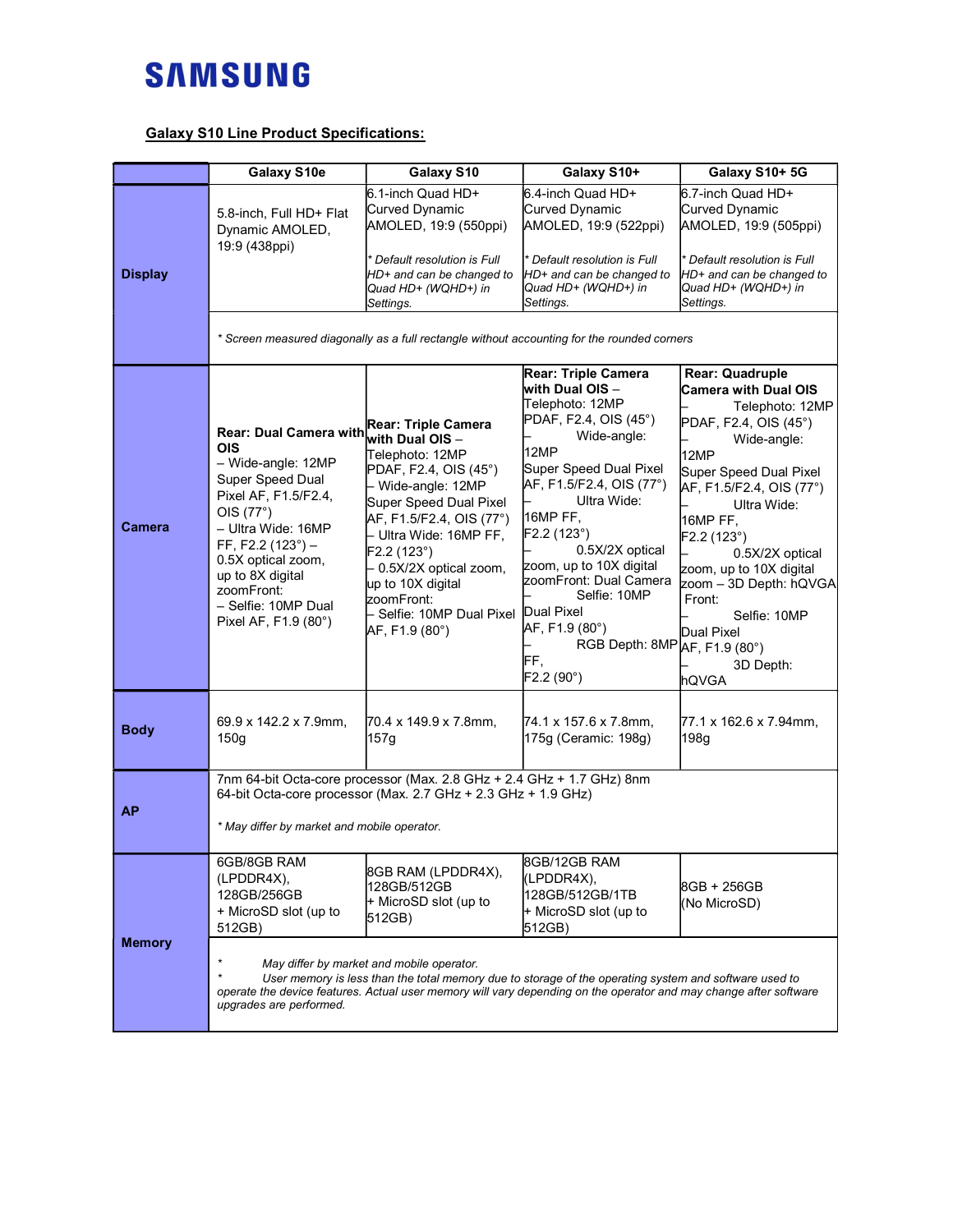## **SAMSUNG**

| <b>SIM Card</b>      | Single: one Nano SIM and one MicroSD slot (up to 512GB)<br>Dual (Hybrid): one Nano SIM and one Nano SIM or one MicroSD slot (up to<br>512GB)<br>* May differ by market and mobile operator.<br>* MicroSD card sold separately.                                                                                                       |                                                                                                                                 |                    | 1 SIM                                                                                                                                                                |  |
|----------------------|--------------------------------------------------------------------------------------------------------------------------------------------------------------------------------------------------------------------------------------------------------------------------------------------------------------------------------------|---------------------------------------------------------------------------------------------------------------------------------|--------------------|----------------------------------------------------------------------------------------------------------------------------------------------------------------------|--|
| Battery <sup>1</sup> | 3,100mAh (typical)                                                                                                                                                                                                                                                                                                                   | 3,400mAh (typical)                                                                                                              | 4,100mAh (typical) | 4,500mAh (typical)                                                                                                                                                   |  |
|                      | Fast Charging compatible on wired and wireless<br>Improved wireless charging speeds with Fast Wireless Charging 2.0                                                                                                                                                                                                                  |                                                                                                                                 |                    | Super Fast Charging<br>compatible on wired with                                                                                                                      |  |
|                      | Wireless PowerShare <sup>2</sup><br>* Wired charging compatible with QC2.0 and AFC *<br>Wireless Charging compatible with WPC and PMA *<br>May differ by market and mobile operator.                                                                                                                                                 |                                                                                                                                 |                    | QC2.0, AFC and PD3.0<br>Fast Charging compatible<br>on wireless Improved<br>wireless charging speeds<br>with Fast Wireless<br>Charging<br>2.0<br>Wireless PowerShare |  |
| <b>OS</b>            | Android 9.0 (Pie)                                                                                                                                                                                                                                                                                                                    |                                                                                                                                 |                    |                                                                                                                                                                      |  |
| <b>Network</b>       | Enhanced 4×4 MIMO, Up to 7CA, LAA, LTE Cat.20 150Mbps Upload + None<br>150Mbps Upload Standalone (NSA), Sub6 / mmWave (28G, 39G)                                                                                                                                                                                                     | Enhanced 4×4 MIMO,<br>Up to 7CA, LAA, LTE<br>Cat.20<br>$-2.0Gbps$<br>download,<br>- 2.0Gbps download,<br>operator.<br>operator. |                    |                                                                                                                                                                      |  |
| <b>Connectivity</b>  | Wi-Fi 802.11 a/ b/ g/ n/ ac/ ax (2.4/5GHz), VHT80 MU-MIMO, 1024QAM<br>- 1.2Gbps Download / 1.2Gbps Upload<br>* May differ by market and mobile operator.<br>Bluetooth® v 5.0, ANT+, USB Type-C, NFC, Location (GPS, Galileo*, Glonass, BeiDou*)<br>* Galileo and BeiDou coverage may be limited.                                     |                                                                                                                                 |                    |                                                                                                                                                                      |  |
| <b>Payment</b>       | NFC, MST<br>* May differ by market and mobile operator.                                                                                                                                                                                                                                                                              |                                                                                                                                 |                    |                                                                                                                                                                      |  |
| <b>Sensors</b>       | Accelerometer,<br>Barometer, Capacitive<br>Fingerprint Sensor,<br>Accelerometer, Barometer, Ultrasonic Fingerprint Sensor, Gyro Sensor,<br>Gyro Sensor,<br>Geomagnetic Sensor, Hall Sensor, Heart Rate Sensor, Proximity Sensor, RGB<br>Geomagnetic Sensor,<br>Light Sensor<br>Hall Sensor, Proximity<br>Sensor, RGB Light<br>Sensor |                                                                                                                                 |                    |                                                                                                                                                                      |  |
| Authenticati<br>on   | Lock Type: Swipe, Pattern, PIN, Password Biometric<br>Lock Types: Fingerprints, Face                                                                                                                                                                                                                                                 |                                                                                                                                 |                    |                                                                                                                                                                      |  |

 1 Typical value tested under third-party lab condition. Rated (minimum) capacity is less. Actual battery life may vary depending on network environment, usage patterns and other factors. For more information, please visit www.samsung.com.

 $^2$  Wireless PowerShare limited to Samsung or other compatible smartphones with WPC Qi wireless charging, such as Galaxy S9, S9+, S8, S8+, S8 Active, S7, S7 edge, S7 Active, S6, S6 edge, S6 Active, S6 edge+, Note9, Note8, Note FE, Note5, and Samsung wearable devices including Galaxy Watch Active, Gear Sport, Gear S3, Galaxy Watch (46/42mm), and Galaxy Buds. May not work with non-Samsung accessories or covers. May affect call reception or data services, depending on your network environment.